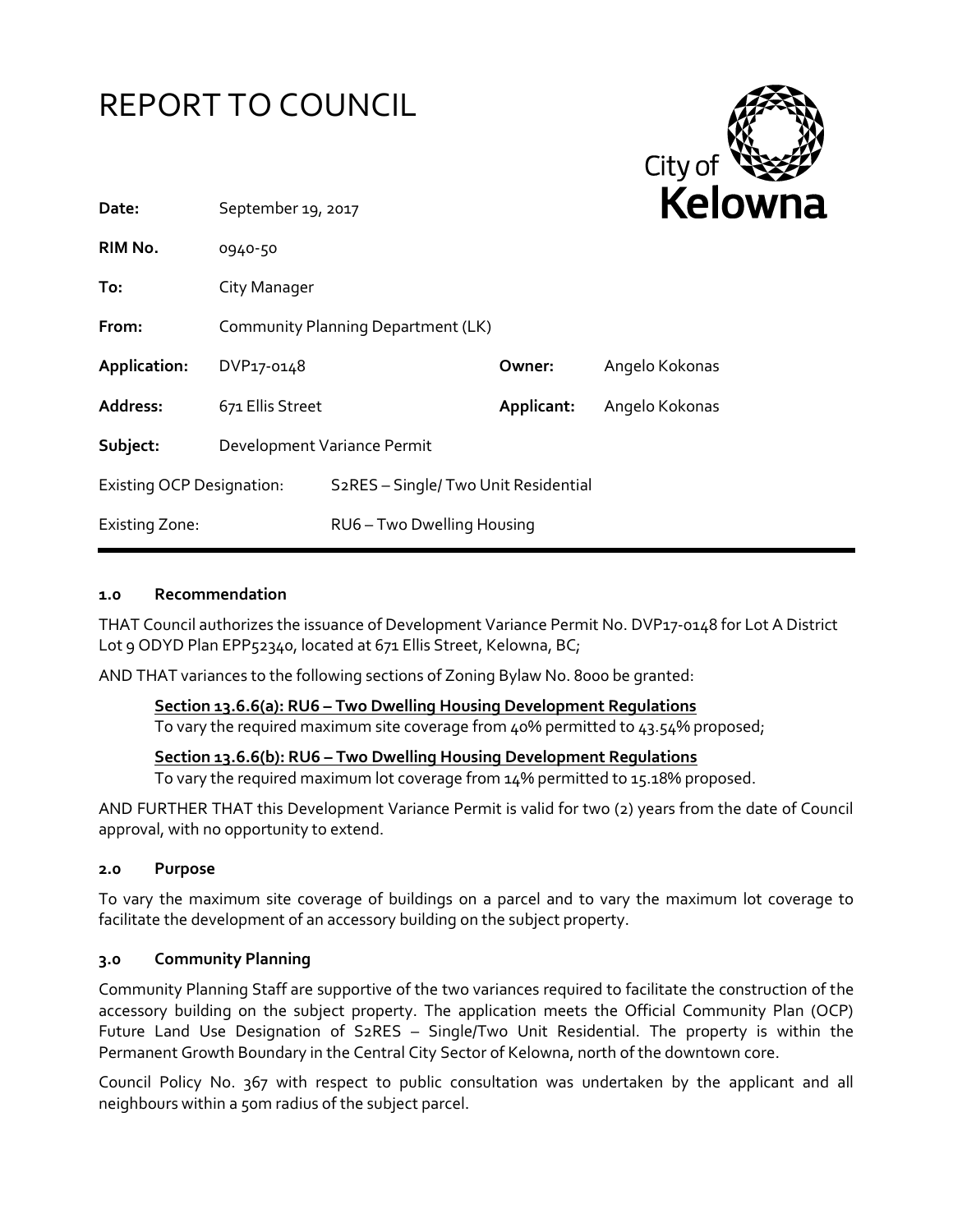## **4.0 Proposal**

## 4.1 Project Description

The subject property was recently created through a two lot subdivision. The applicant is currently building a new single dwelling home on the parcel and is requesting two variances for the accessory building. The first is to the site coverage and the second is for the lot coverage area to allow for the development of a three-car garage on the parcel.

The proposed garage has an area of  $73.11 \text{ m}^2$ , but with the new dwelling being constructed, the maximum site coverage of both buildings is over by 17.05 m². This results in the site coverage variance request from 40% to 43.54%. With a parcel area of 481.6 m² and the 14% lot coverage maximum for accessory buildings, the proposed garage could be a maximum of  $67.42 \text{ m}^2$  to comply with the development regulations. The applicant would like to build a garage that is  $25'$  x  $31.5'$ , which results in an additional 5.69 m<sup>2</sup> area for the building. All other development regulations have been met for the siting and height of the building.

The applicant is asking for the two minor variances to provide a larger garage which will house three vehicles and allow for additional storage within the structure. While over-subscribing parking on-site continues the community's strong reliance of auto ownership and use, the north-end neighbourhood currently does not have all of the services and amenities to support viable alternative transportation options. In the short-term, the provision of 3 parking stalls on-site will benefit the neighbourhood by reducing this property's use of on-street parking and increase the supply of on-street parking by removing a driveway access onto Ellis Street. On-street parking is in demand in the area due to Sutherland Bay Park and its boat launch facility.

## 4.2 Site Context

Specifically, adjacent land uses are as follows:

| <b>Orientation</b> | Zonina                       | <b>Land Use</b>                        |
|--------------------|------------------------------|----------------------------------------|
| North              | RU6 – Two Dwelling Housing   | Single Dwelling House                  |
| East               | RU6 - Two Dwelling Housing   | Single Dwelling House & Carriage House |
| South              | RU6 - Two Dwelling Housing   | Single Dwelling House                  |
| West               | $P_3$ – Parks and Open Space | Park / Beach                           |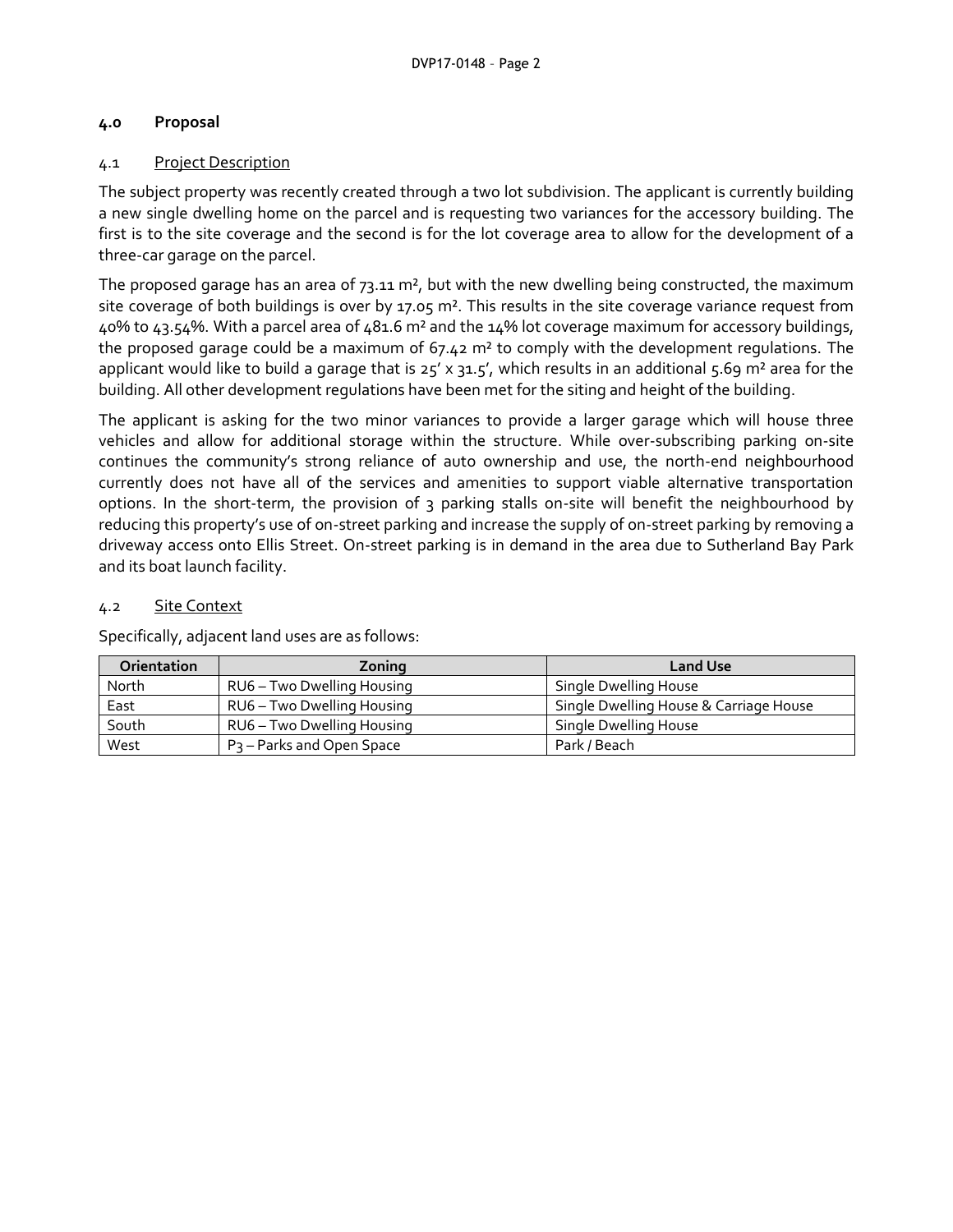

## **Subject Property Map:** 671 Ellis Street

# 4.3 Zoning Analysis Table

| <b>Zoning Analysis Table</b>                |                                                                                                                          |  |  |  |  |
|---------------------------------------------|--------------------------------------------------------------------------------------------------------------------------|--|--|--|--|
| <b>RU6 ZONE REQUIREMENTS</b>                | <b>PROPOSAL</b>                                                                                                          |  |  |  |  |
| <b>Existing Lot/Subdivision Regulations</b> |                                                                                                                          |  |  |  |  |
| 400 $m2$                                    | 481.6 m <sup>2</sup>                                                                                                     |  |  |  |  |
| 13.0 m                                      | 14.4 m                                                                                                                   |  |  |  |  |
| 30 m                                        | 33.41 m                                                                                                                  |  |  |  |  |
| <b>Development Requlations</b>              |                                                                                                                          |  |  |  |  |
| 40%                                         | $43.54\%$                                                                                                                |  |  |  |  |
| 14%                                         | 15.18%                                                                                                                   |  |  |  |  |
| 4.5 <sub>m</sub>                            | 3.4 m                                                                                                                    |  |  |  |  |
| m                                           | m                                                                                                                        |  |  |  |  |
| 1.2 <sub>m</sub>                            | 2.81 m                                                                                                                   |  |  |  |  |
| 1.2 <sub>m</sub>                            | 2.0 <sub>m</sub>                                                                                                         |  |  |  |  |
| 1.2 <sub>m</sub>                            | 1.5 <sub>m</sub>                                                                                                         |  |  |  |  |
| 1.5 <sub>m</sub>                            | 1.53 m                                                                                                                   |  |  |  |  |
| <b>Other Regulations</b>                    |                                                                                                                          |  |  |  |  |
| 2 stalls                                    | 3 stalls                                                                                                                 |  |  |  |  |
|                                             | $\bigwedge$ is decoded to consider the second state of the contract of the difference of the second function $\bigwedge$ |  |  |  |  |

Indicates a requested variance to the allowed site coverage of buildings on a parcel from 40% maximum to 43.54%.

<sup>2</sup> Indicates a requested variance to the allowed lot coverage of accessory buildings on a parcel from 14% maximum to 15.18%..